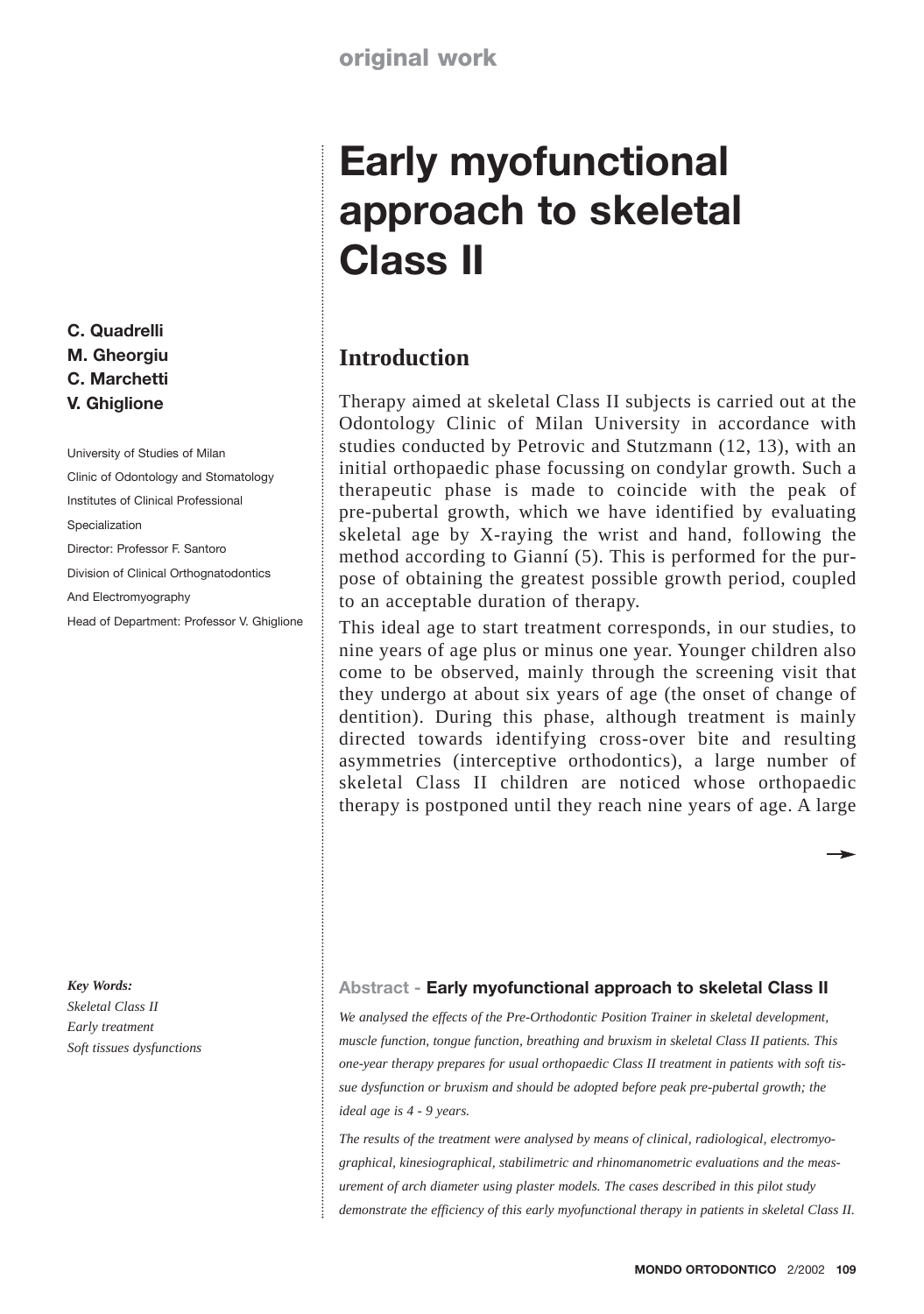number of skeletal Class II dismorphosis also displays disorders or parafunctions of the soft tissues of the stomatognatic apparatus.

These cases have been classified into two reasonably homogenous groups:

• the first, Group A, is characterised by: skeletal Class II, dentoalveolar open bite, lingual malposition and atypical deglutition;

• the second, Group B, is characterised by: skeletal Class II, dentoalveolar deep bite and bruxism.

Both groups are composed of patients with non-obligatory oral respiration.

It was decided to subject these two groups to early pre-orthopaedic treatment aimed at resolving dysfunctions through gentle, but active, inducement of the protruding mandibular position (14, 15). Our aim was that of evaluating with ex adiuvantibus criteria the clinical efficacy of this early intervention, to which this pilot report refers.

In future, these patients will be compared, for evaluation purposes, after classic orthopaedic Class II treatment, with patients having received only Class II orthopaedic treatment at the age of nine, plus or minus one year. The purpose of this practice is to also evaluate statistically and not only from a clinico-empirical point of view, the efficacy of this early therapeutic approach.

At the same time, the purpose of this preliminary report is to highlight possible relationships between skeletal Class II, dysfunctions of the soft tissues, parafunctions, oral respiration and the general posture of the subject.

## *Electromyography, Stabilimetry, Rhinomanometry*

A qualifying characteristic of the approach to orthodontic patients is that of defining a diagnosis and treatment plan, with particular reference to function, while considering dentition not only within the mouth, but also in relation to other organs and systems, in adherence to Gianní's indications (5), so to follow a holistic approach to the patient. For this reason, we consider appropriate the use of electromyography, stabilimetry and rhinomanometry, particularly during the patient's growth period when the correct relationship between the various systems acquires significant importance in the control of growth of the stomatic structures (10).

The balanced development of the transverse diameter of the upper jaw, for example, is positively influenced by correct nasal respiration (16), hence the necessity of evaluating this function through rhinomanometry.

A properly designed therapeutic plan should thus take into account the possible need to reprogram respiration from oral to nasal.

Muscles inserted into the maxillary bone must function correctly for normal development of this bone. The active movement of the mandible by the external pterygoid muscles is determined by activating condylar growth (12).

Electromyography allows detection of possible muscular malfunctions and putting corrective treatment into place. Furthermore, electro-myography allows to determine whether a brace to correct the mandibular position stimulates the external pterygoid muscles and whether it will be useful in encouraging condylar growth.

Stabilimetry allows the detection of overall postural improvements whenever an intervention is made to regularise the balanced growth of the maxillaries.

It is also quite probable that the correction of oral respiration could contribute, by normalis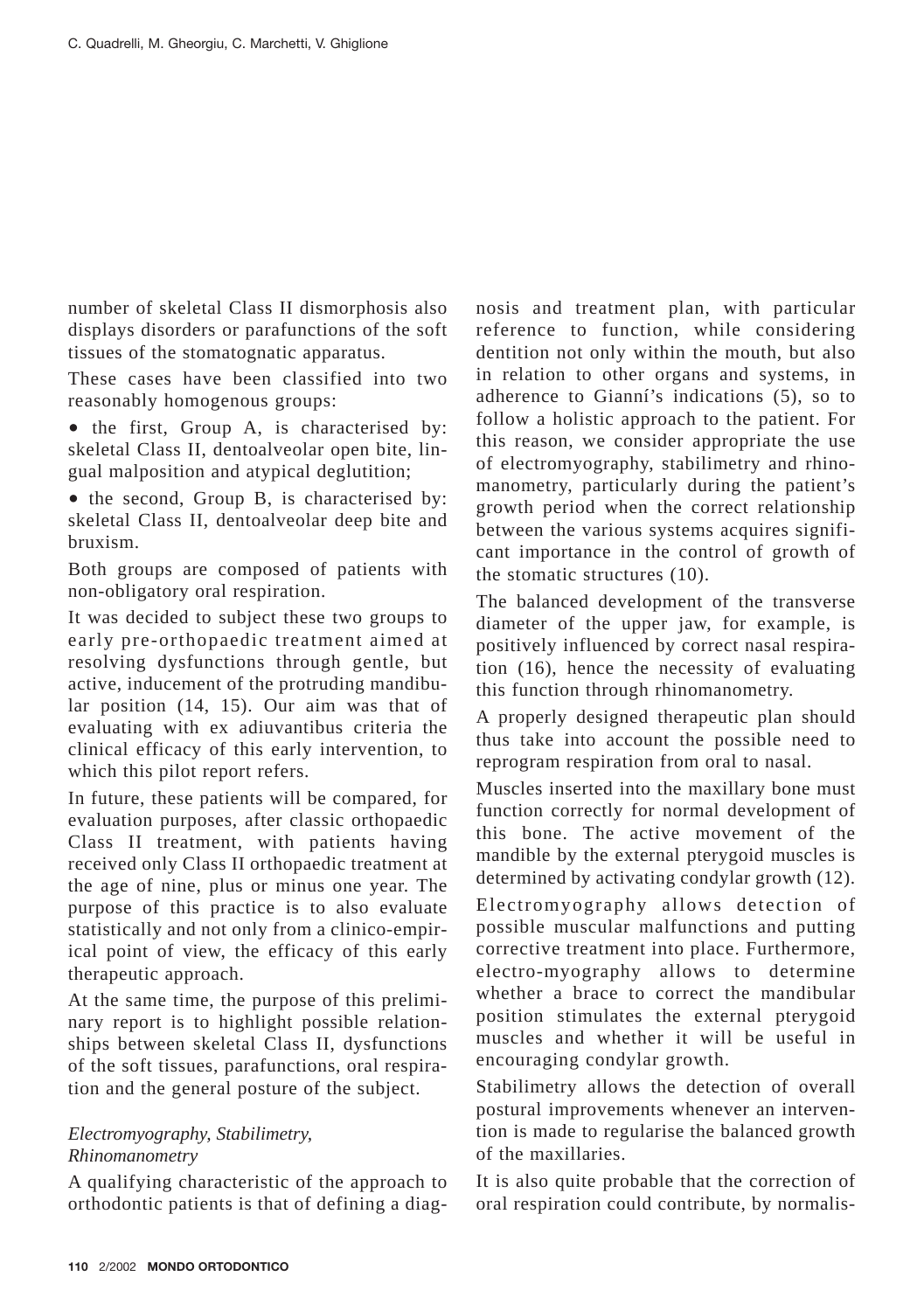ing the function of the relevant muscles, to improve the general posture and not only the growth of the maxillaries.

Taking the above into consideration, we thought it opportune to intervene in skeletal Class II anomalies before the age of peak growth, until now considered the most suitable for solely activating condylar growth.

#### *Pre-Orthodontic Position Trainer*

It was decided to initiate Class II orthopaedic therapy not only at an earlier age, but also aiming to correct functional problems concerning soft tissues, such as lingual malposition, the centripetal thrust of lips and cheeks, as well as oral respiration and bruxism. To this aim, our attention was drawn to the Pre-Orthodontic Position Trainer (*fig. 1*), a functional device usable in children from the age of four to ten years and recommended for correcting:

- the interposition of lips between dental arches;
- atypical swallowing;

– the centripetal thrust of cheeks upon the dental arches;

- to discourage oral respiration;
- to avoid bruxism;

– to favour the action of the external pterygoids and thus encourage the active push of the mandible.

Therefore, the trainer encourages transversal bone growth (7, 11) by acting as a "shield" for the cheeks; it brings about muscular relaxation and protection of teeth and articulations from bruxism, by virtue of the "bite effect". It determines the correction of skeletal Class II thanks to active mandibular forcing and by distancing the lower lips from the dental alveolar arch it prevents malpositioning of the tongue and lower lip during swallowing, thus solving the associated dental open bite. It also promotes nasal respiration.

# **Material and Methods**

## **Clinical Cases**

Six children have been treated, four boys and two girls, ranging in age from four years and nine months to nine years and one month. Three children, affected with skeletal Class II, dental alveolar open bite, lingual malposition, atypical swallowing, non-obligatory oral respiration, were classified as Group A. Three children, displaying skeletal Class II, First Division, deep dental alveolar bite, bruxism and non-obligatory oral respiration, were classified as Group B.

# **Diagnostic Criteria**

The following were used as diagnostic criteria:

1) Standard objective examination, as at the screening visit adopted for the sixth year of age

2) Orthopantomography, latero-lateral teleradiography of the cranium and radiography of the wrist and hand to determine skeletal age, according to Gianní (6).

3) Electromyography (*fig. 2*). Recourse to a surface electromyography (3) permits the scrutiny of muscular function through the recording of electrical potentials generated by the simultaneous contraction of a number of muscle cells, defined as the potential of the motor unit. Every change in nerve or muscle fibres induces a change of that potential of the motor unit. Studies of experimental and clinical electromyography have demonstrated a linear relationship between the tension of a muscle in isometric contraction and the voltage produced. This voltage is proportional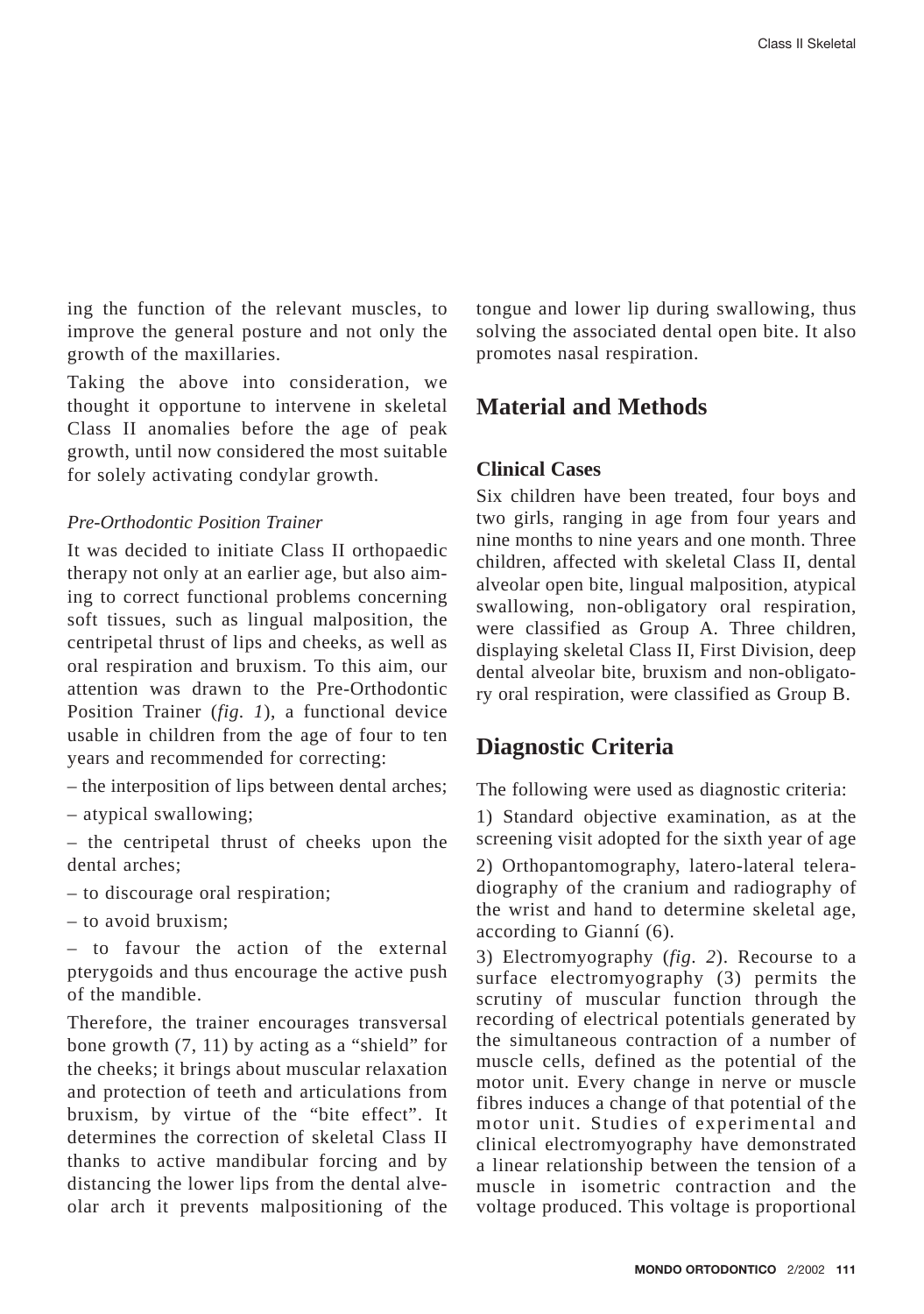**Fig. 1a, b - Pre-Orthodontic Position Trainer: 1) guide for tooth alignment; 2) protection against malposition of lips and cheeks; 3) guide for the proprioceptive localization of the tongue; 4) protection against lingual malposition; 5) lip bumper; 6) double groove into which the teeth can be placed while lips are closed to prevent oral respiration. Also gives protection in cases of bruxism.**

**Fig. 2a, b - Surface electromyography.**







to the tension of the muscle and also to the number of motor units called into play. It thus follows that the voltage measurement derived from one muscle represents a reliable index relating to the efficiency of that muscle or, more precisely, of the number of motor units called upon by that muscle to obtain a contraction. As muscle fatigue reduces the contractile efficiency of the motor units, the

fatigued muscle must recruit additional motor units to perform the same amount of work, thus producing additional current. Also, muscles in spasm (pathological isometric contraction) recruit an increased number of motor units because the fibres in spasm are not available for a physiological isotonic contraction.

The electromyography employed consists of an eight-channel preamplifier, with filters to isolate the patient from possible current dispersions through the power supply. The channels are connected to corresponding cutaneous electrodes thus enabling the simultaneous recording of the electrical activity of four or eight muscles (masseter, anterior and posterior temporals and digastrics). Furthermore, a main computer with microprocessor is capable of converting the data relative to the electrical activities of each muscle explored from analogue to numeric. A printer provides a hard copy of the data in both graphic and numeric form. Electrical potentials are gathered by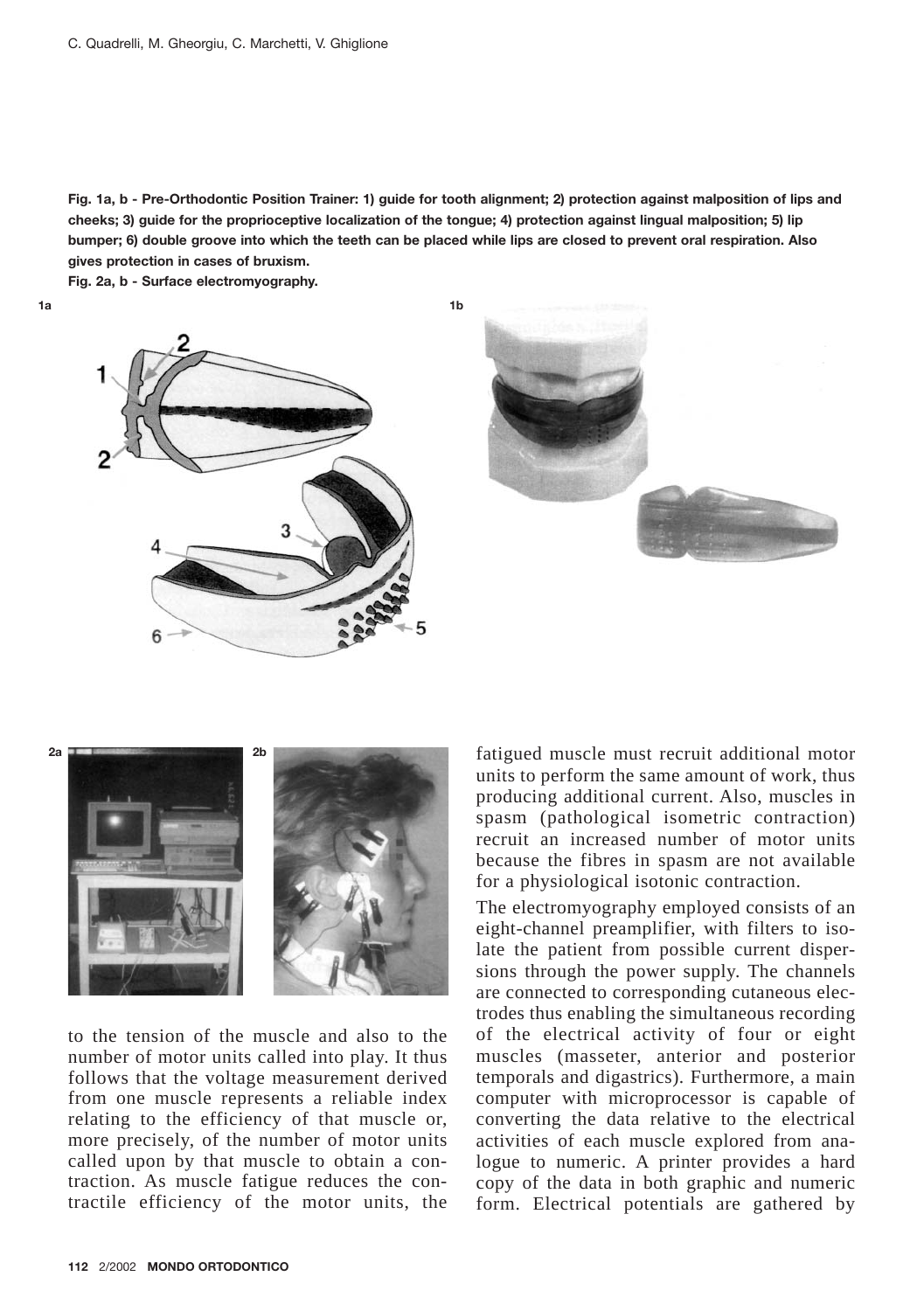#### **Fig. 3 - Kinesiograph**

**Fig. 4 - Rhinomanometer**

**Fig. 5 - Stabliometric Platform**



means of adhesive electrodes using an electroconductive gel. The methodology described is derived from that structured by Jankelson (9, 10).

4) Kinesiography with the kinesiograph interfaced to the electromyograph (4,9) (*fig. 3*). The specialised software used is capable of evaluating both the muscular condition and the kinematics of the patient's mandible. It is specifically used to investigate the patient's mandible and at the same time to evaluate the ideal trajectory of myocentric occlusion (ideal physiological occlusion that occurs in the absence of muscular spasm). The kinesiograph can measure movements in aperture, closure, laterality, protrusion and retrusion of the mandible, in the three spatial planes. It can also allow the study of velocity by exploring the principle of magnetic fields. To this aim, a small magnet is secured with special adhesive at the level of the central inferior incisors and made to act within a preset magnetic field. Magnetic field variations, caused by the magnet following the movement of the mandible, are recorded by sensing equipment secured around the patient's face. The millimetre graduated screen of an oscilloscope displays a



trace corresponding to the movement of the magnet in the preset magnetic field, allowing the localization of the incisive mandibular point. Through a kinesiographic examination, it is possible to assess dysfunctions, record the ideal neuromuscular occlusion and the discrepancy between the latter and the normal centric occlusion, always in adherence with Jankelson's indications (9, 10).

5) Rhinomanometry (2, 6, 8) basal and after exertion to distinguish obstructions of an anatomic nature from those of inflammatory nature (*fig. 4*).

6) Stabilimeter readings (1) with open eyes, with closed eyes and during deglutition on stabilimeter support (*fig. 5*).

7) Measurement of intercanine cusps (cusp to cusp) and intermolar cusps (from mesiobuccal cusp to the cusp of the first molars) of the upper arch (7, 11).

#### *Therapeutic Methodology*

The *Pre-Orthodontic Position Trainer* was the appliance used.

For Group A the soft "blue" type, for Group B the hard "red" type, but not used in succession,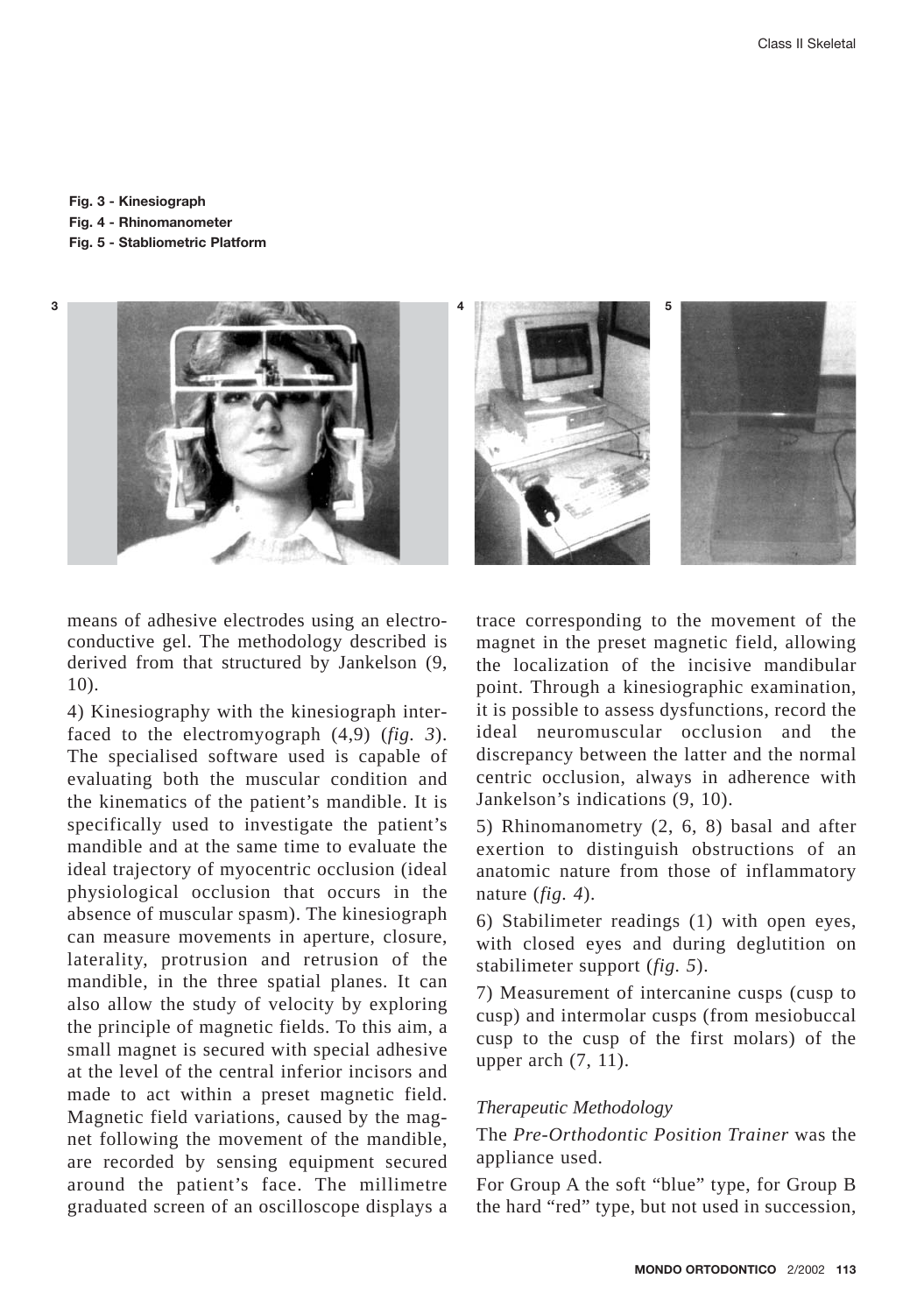as dental alignment was not sought as recommended by the manufacturers. Dental alignment does not concern us during this therapeutic phase. Therapy was carried out for a year, with the appliance worn all night and afternoon for an overall total of sixteen hours per day. An additional series of simple myotherapy exercises repeated ten times, with the *Pre-Orthodontic Position Trainer* fitted, were carried out in the morning, afternoon and evening. The exercises consisted of:

1) positioning of the tip of the tongue on the lingual support of the appliance, closing lips and swallowing while holding the appliance in place;

2) with the tongue still in the position described above, closing the lips and breathing through the nose;

# **Results**

## *Diagnosis*

The following observations can be extrapolated at diagnostic level:

1) Scan 9 in electromyography displays that Group A shows, at rest, higher potentials in temporals than in the masseters and reduced electrical activity in the masseters in absolute values, thus hypotrophic. Scan 11 shows, during functional activity (alternate clenching and relaxation of the mandible in habitual occlusion, followed by the same actions on cotton rolls), a low electrical output but with sufficient permanence in time. Electrical output is greater on the rolls, a sign of altered vertical dimension. Group B has typically, and here more markedly, an inversion of electrical values with a predominance of the temporals over the masseters, that however have normal electrical output at nominal values, thus

normotrophic, and an equal force on both the cotton roll and in habitual occlusion, a sign of free interocclusal space not being correct.

2) The kinesiographic exam highlights a verticality defect, evident in Group B, with loss of free interocclusal space.

3) Rhinomanometry shows a scarcely significant behaviour, with normal patency or modest reduction of patency of the nasal fossae in all cases, but marked in one. However, improvement occurred during the stress test showing, in this case, the absence of actual anatomic obstructions, but only problems of an inflammatory nature. Also with reference to case histories, previous inflammatory episodes of the upper respiratory tract are found, particularly in children between the years of three and seven, coincident with school age.

4) The stabilimeter exam does not reveal specific pathological alterations of the overall posture, except in one case, where changes seemed attributable to the position of the mandible. However, in all cases, a certain non-specific difficulty to maintain vertical forces on the projection of the centroid are noticed and a wide and irregular bundle of oscillations is displayed, meaning the centre of the mass is somewhat lateralized.

## *Therapy*

At therapeutic level in both groups, normalization of the dental skeletal Class, with improvements of the skeletal class, with average reduction of the ANB angle of 1.5º. In Group A closure of the dental open bite is achieved, while Group B shows a slight improvement of the overbite. The dento-skeletal improvement appears more noticeable in Group A cases with open bite due to lingual malposition. The electromyography emphasizes, for Group A, a normalization of values in Scan 9, with an increase of potentials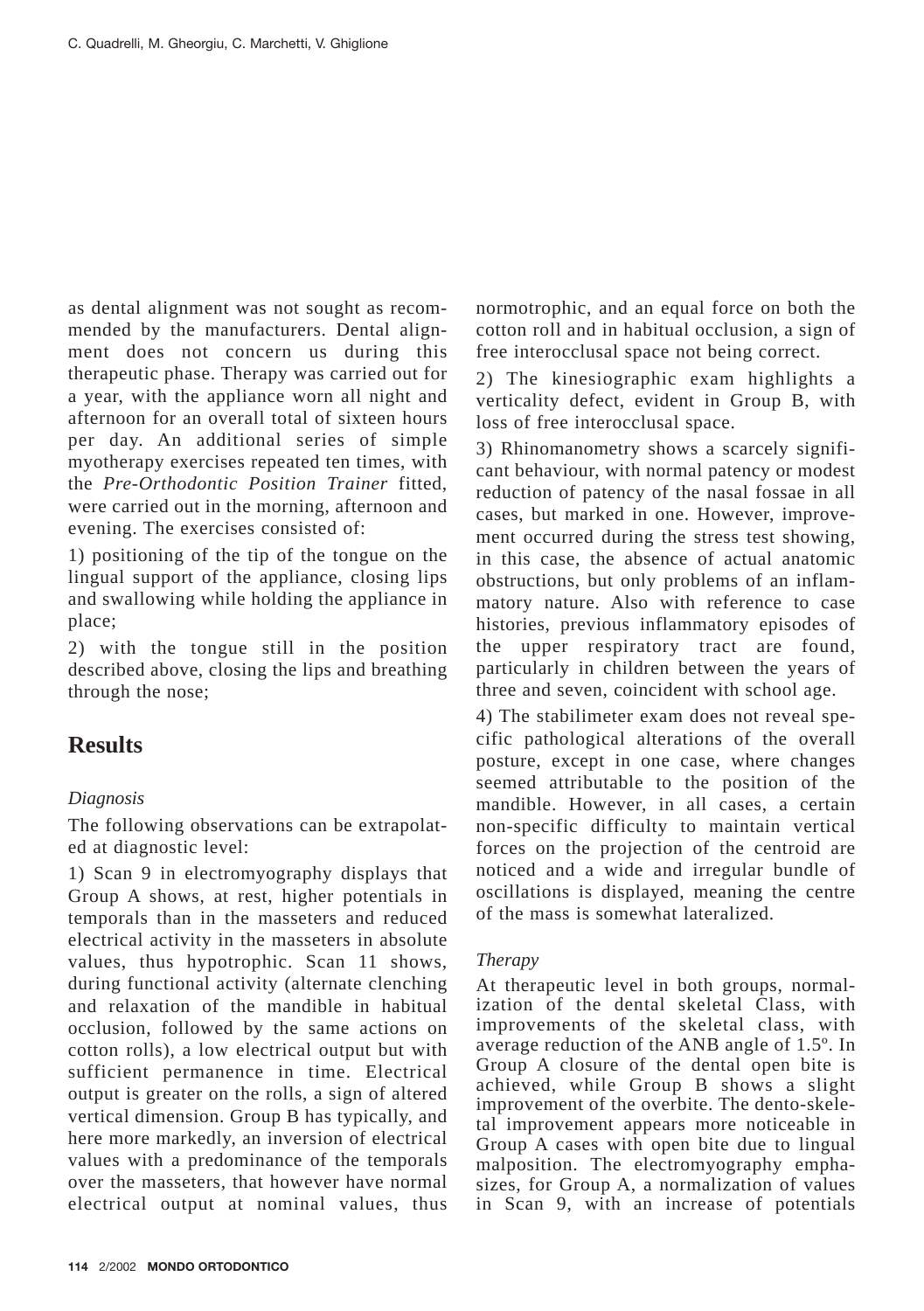generated by the masseters and an improvement of contraction force during habitual occlusion as compared to the contraction on the cotton roll of Scan 11.

Scan 20 shows normalization of the function of the suprahyoid muscles used in physiological deglutition, with symmetric potentials within the norm of absolute values. Group B shows a reduction of potentials generated by the temporals and a normalization of the relationship between temporals and masseters. The physiological prevalence of the latter is thus proof of results obtained on bruxism.

The kinesiographic exam of Group B displays normalization of interocclusal free space.

Rhinomanometrics do not show noticeable improvements. Stabilimeter readings show improvement in maintaining the baricentre position on the vertical plane for both groups. Measuremt of diameters of intercanine and upper intermolar shows an increase in the latter.

## **Discussion**

The clinical and instrumental evaluation of the two groups of patients confirms that therapy of Class II patients having soft tissue dysfunctions or parafunctions show improvement after using the *Pre-Orthodontic Position Trainer* for one year. The following is achieved:

1) Normalization of the muscular function, evident and complete in both Group A and B, together with resolution of atypical deglutition and control of bruxism;

2) Improvement of the dental structure. Evident and significant in Group A with closure of open dental bite. Less marked in Group B with reduced aperture of bite and improvement in tooth crowding;

3) A modest result at skeletal level, median reduction of the ANB angle of 1.5º, comparable in Groups A and B;

4) Unchanged patency in the nasal fossae, but improved aptitude towards nasal respiration with respect to non-obligatory oral breathing;

5) Influence upon the overall body posture: improved capability to maintain the projection of centre of mass on the vertical;

6) Intercanine and intermolar diameters: increased only in the intermolars with modest improvement of crowding of frontal teeth, when of a significant degree.

## **Conclusions**

This study is a preliminary report the purpose of which is to clinically evaluate the therapeutic efficacy of the *Pre-Orthodontic Position Trainer*. The subjects analysed here, after further Class II orthopaedic therapy with rapid expansion of the palate and mandibular impulsion, will serve as cases for comparison with controls treated only with Class II orthopaedics and not preceded by the *Pre-Orthodontic Position Trainer* phase. The clinical results illustrated above lead us to believe that it would be correct to bring forward by a year the therapy specifically aimed at eliminating those dysfunctional and parafunctional factors of the soft tissues that can interfere with the mandibular growth and promote correct deglutition, correct nasal respiration and elimination of pathological muscular contractures. The device is well tolerated by small patients, does not require collaboration different from that necessary for a common brace and requires fewer speech therapy sessions. As a result, the trainer delivers patients ready to start Class II therapy, free from muscular dysfunctions or parafunctions, already accustomed to a prolonged and active posture of the mandible. Furthermore, this intervention would seem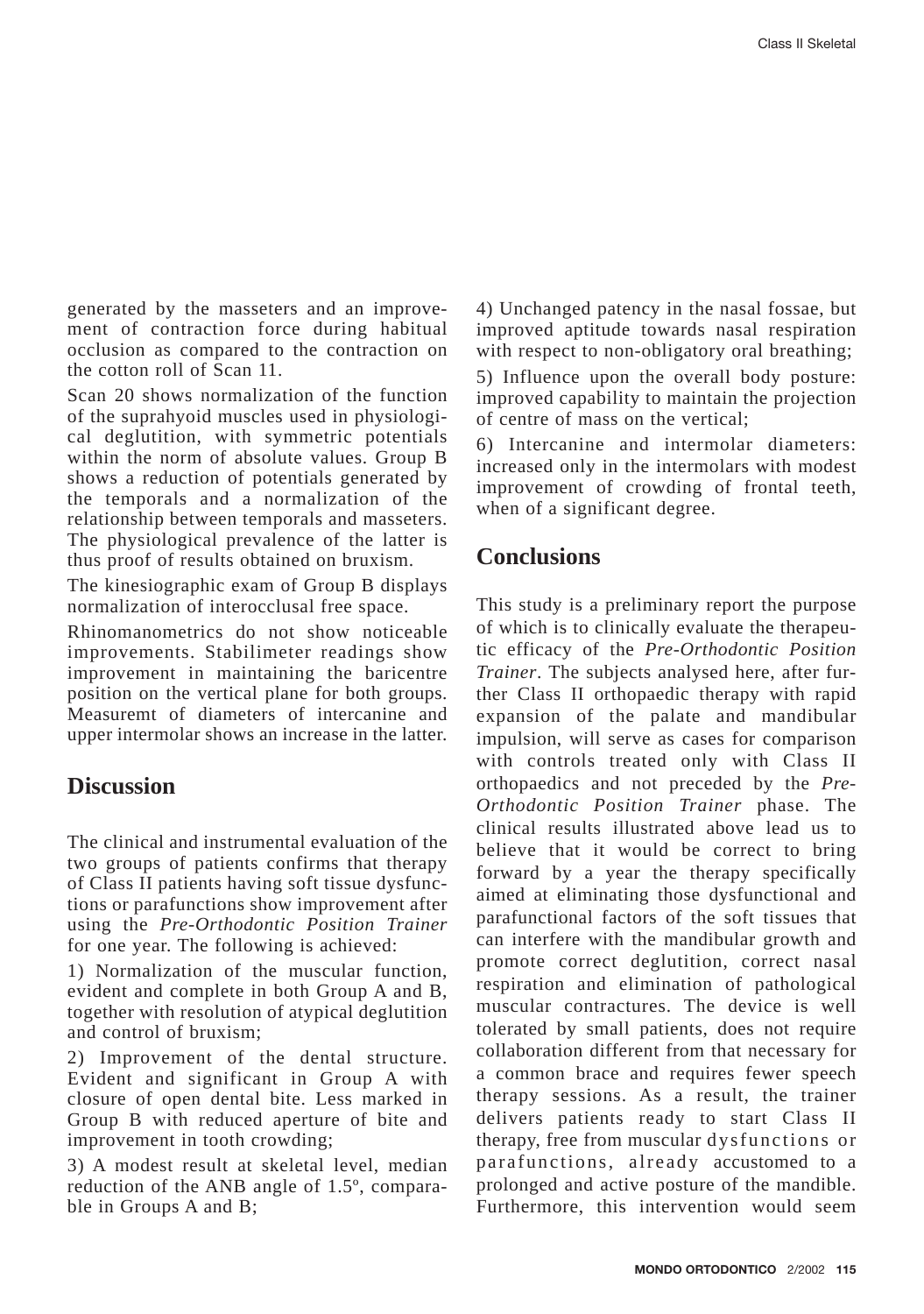appropriate in preventing abnormal postural attitudes of the face typical of skeletal Class II.

## **Clinical Cases**

## *Case number 1 (Group A)*

Male patient MM of seven years and eight months, of skeletal Class II (*fig. 6a*), ANB angle of 11.2º (*fig. 6b*), infantile deglutition, lingual malposition, open dental bite with a OVB of - 0.7 mm and moderate dental crowding.

The electromyography shows (*Fig 6d*) a reduction of the contractile force of the masseters, displaying a hypotrophic nature, and an improved recruitment of fibres during contraction on the cotton roll with respect to that in habitual occlusion.

Rhynomanometrics show normal patency of the nasal fossae (*fig. 6e*), though in the presence of oral respiration, is interpreted as an abnormal habit following repeated episodes of inflammation of the upper respiratory track in the past.

Stabilimeter output (*fig. 6f*) measurements are within the normal range although difficulty is shown in keeping the projection of the centre of the mass on the vertical.

Therapy lasted from December 1999 to February 2001 and was carried out with the *Pre-Orthodontic Position Trainer* (colour blue, soft) (*fig. 1*) worn for about sixteen hours a day and in association with myotherapy exercises.

Final examinations show a more harmonious profile (*fig. 6a*), reduction of ANB to 9.8º (*fig. 6b*), gain of the OVB up to 0.6 mm, closure of the dental open bite and improvement of the molar and canine class (*fig. 6c*).

Electromyography displays in Scan 9 normalization of the absolute values of the potentials generated by the masseters, which also appear normotrophic, with physiological dominance of the masseters over the temporals. Scan 11 reveals normalization of the capability of recruitment of fibres in contraction during habitual occlusion, force that now prevails over that of contraction over the cotton roll (*fig. 6d*). The suprahyoids, and particularly the digastrics, appear symmetrical with normal potentials in absolute value in Scan 20. This corresponds to attaining a normal physiologic deglutition.

The rhinomanometric examination appears to be substantially unchanged except for a very slight improvement in the patency of the nasal fossae (*fig. 6e*). Stabilimetry reveals that the centre of the pressor force of the feet can be superimposed on the centroid of vertical forces (*fig. 6f*). Measurements on the plaster models show an increase only of the upper intermolar diameter of 1.5 mm, with that of the upper intercanine unvaried.

## *Case number 2 (Group B)*

Female patient GG, of nine years and one month, of skeletal Class II (*fig. 7a*), ANB angle of 6º (*fig. 7b*), deep dental bite with OVB equivalent to 6 mm, marked crowding borne by the incisors (*Fig 7c*) and bruxism. The electromyography shows in Scan 9 predominance of hypertonic temporals over the masseters, also hypertonic, a situation compatible with deep bite and bruxism, while Scan 11 shows that biting on the cotton roll generates an increased electrical output greater than the norm and equal to the electrical output during closure in habitual occlusion. This denotes incorrect free interocclusal space, with a possible loss of free interocclusal space. Predominance of the temporals remains (*fig. 7e*). Rhinomanometry shows obvious obstruction of flow with reduced patency of both nasal fossae (*fig. 7f*).

Stabilimetry shows irregularity in the ball of the foot with difficulties in maintaining the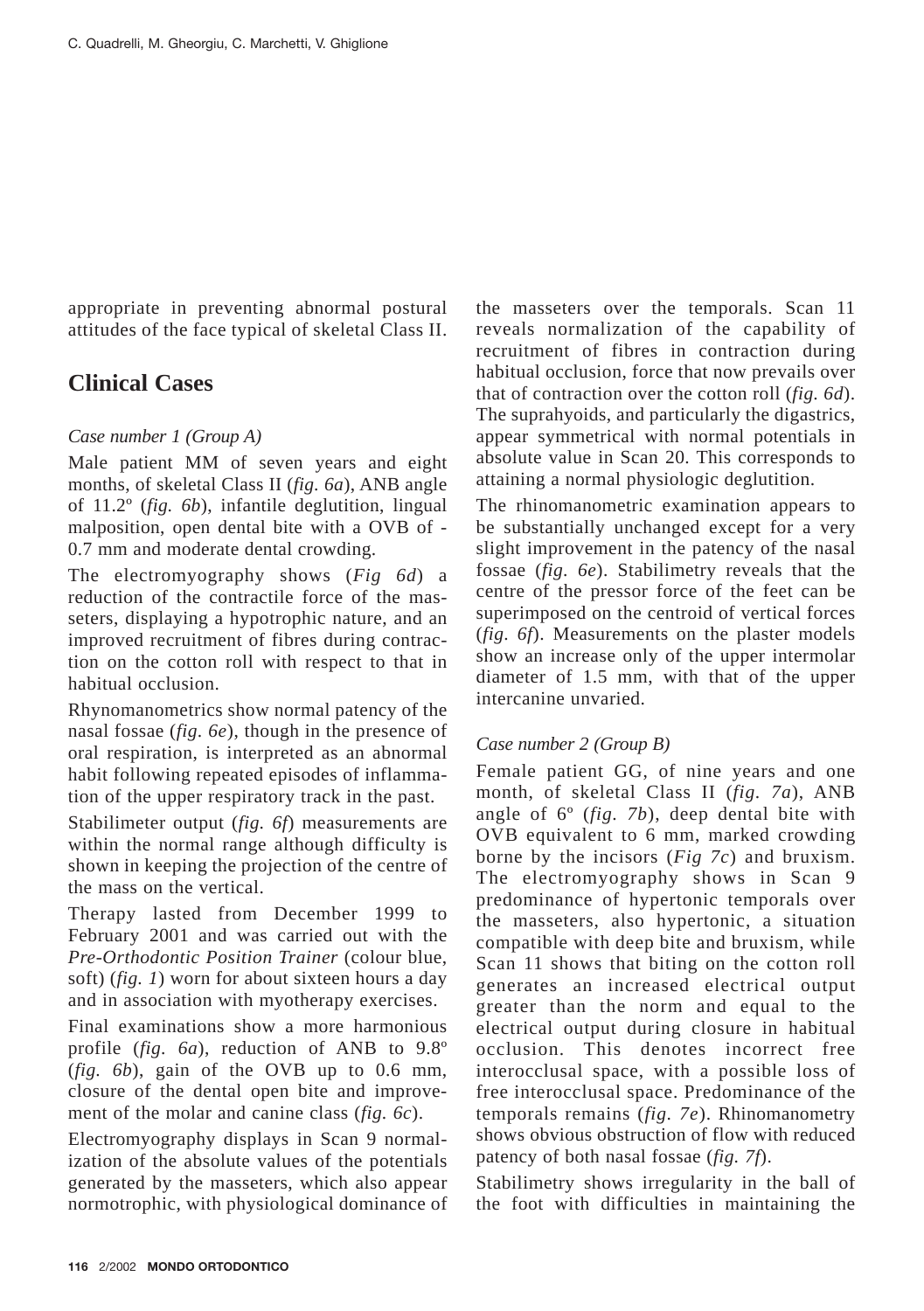**Fig. 6a-f - Patient MM. a) profile before and after therapy; b) cephalometric diagram before and after therapy; c) overject and dental overbite before and after therapy; d) electromyography before therapy, Scan 9 and Scan 11; and after therapy, Scan 9, 11; e) rhynomanometry before and after therapy; f) stabilimeter measurements before and after therapy.**







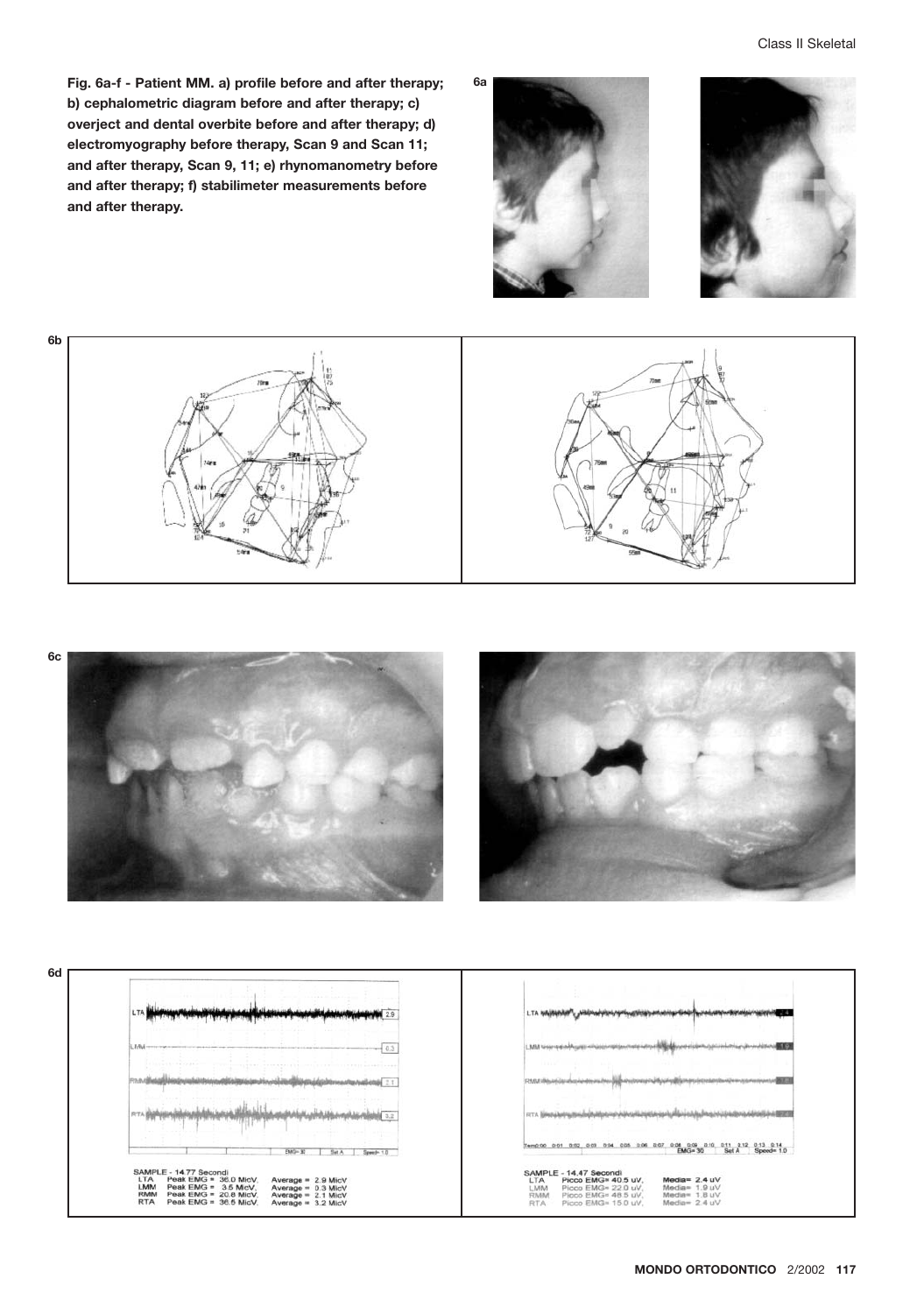#### C. Quadrelli, M. Gheorgiu, C. Marchetti, V. Ghiglione

**Fig. 6a-f - Patient MM. a) profile before and after therapy; b) cephalometric diagram before and after therapy; c) overject and dental overbite before and after therapy; d) electromyography before therapy, Scan 9 and Scan 11; and after therapy, Scan 9, 11; e) rhynomanometry before and after therapy; f) stabilimeter measurements before and after therapy.**





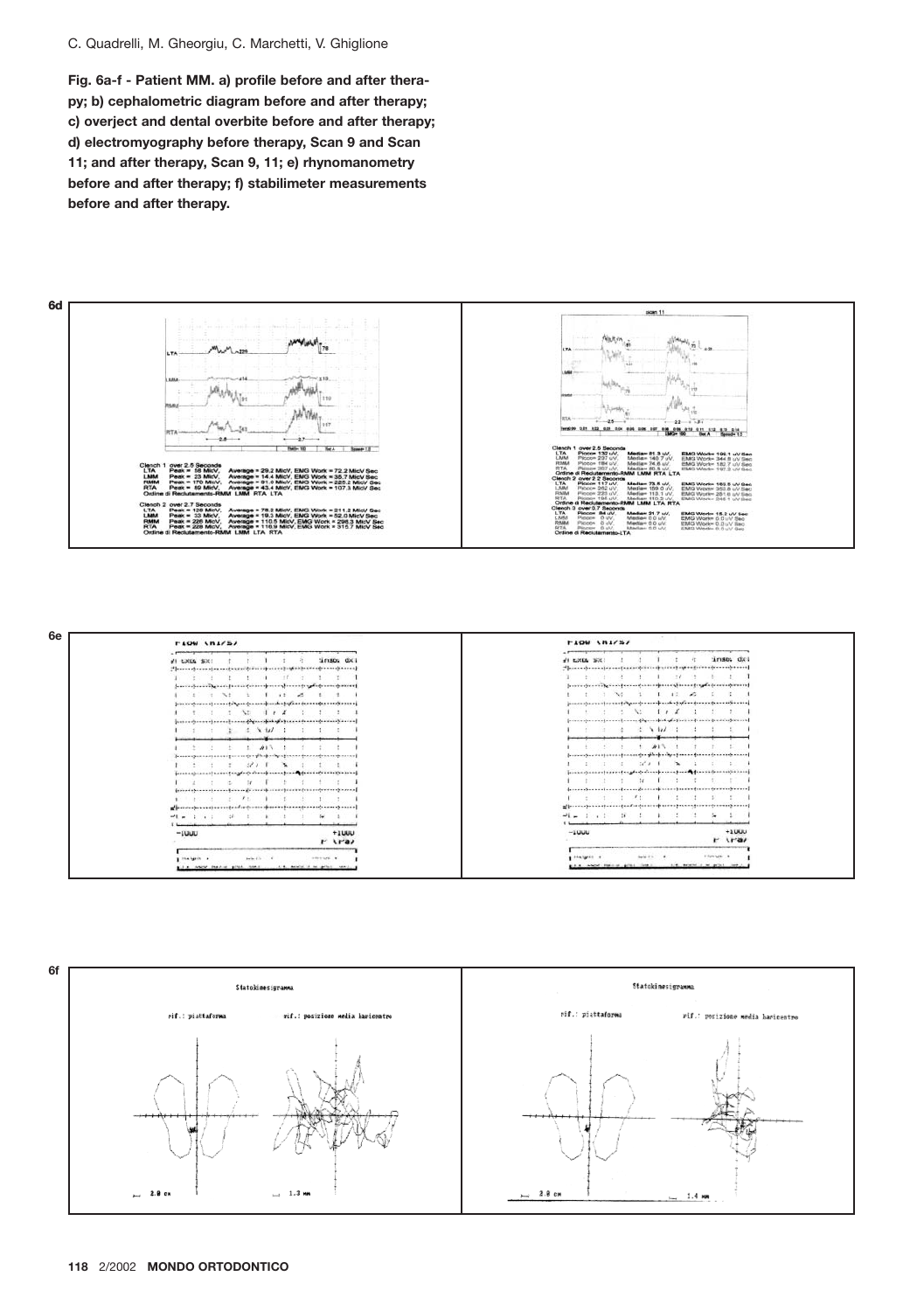**Fig. 7a-f - Patient GG. a) profile before and after therapy; b) cephalometric diagram before and after therapy; c) overject and overbite before and after therapy; d) electromyography before and after therapy; e) rhynomanometry before and after therapy; f) stabilimeter measurements before and after therapy.**







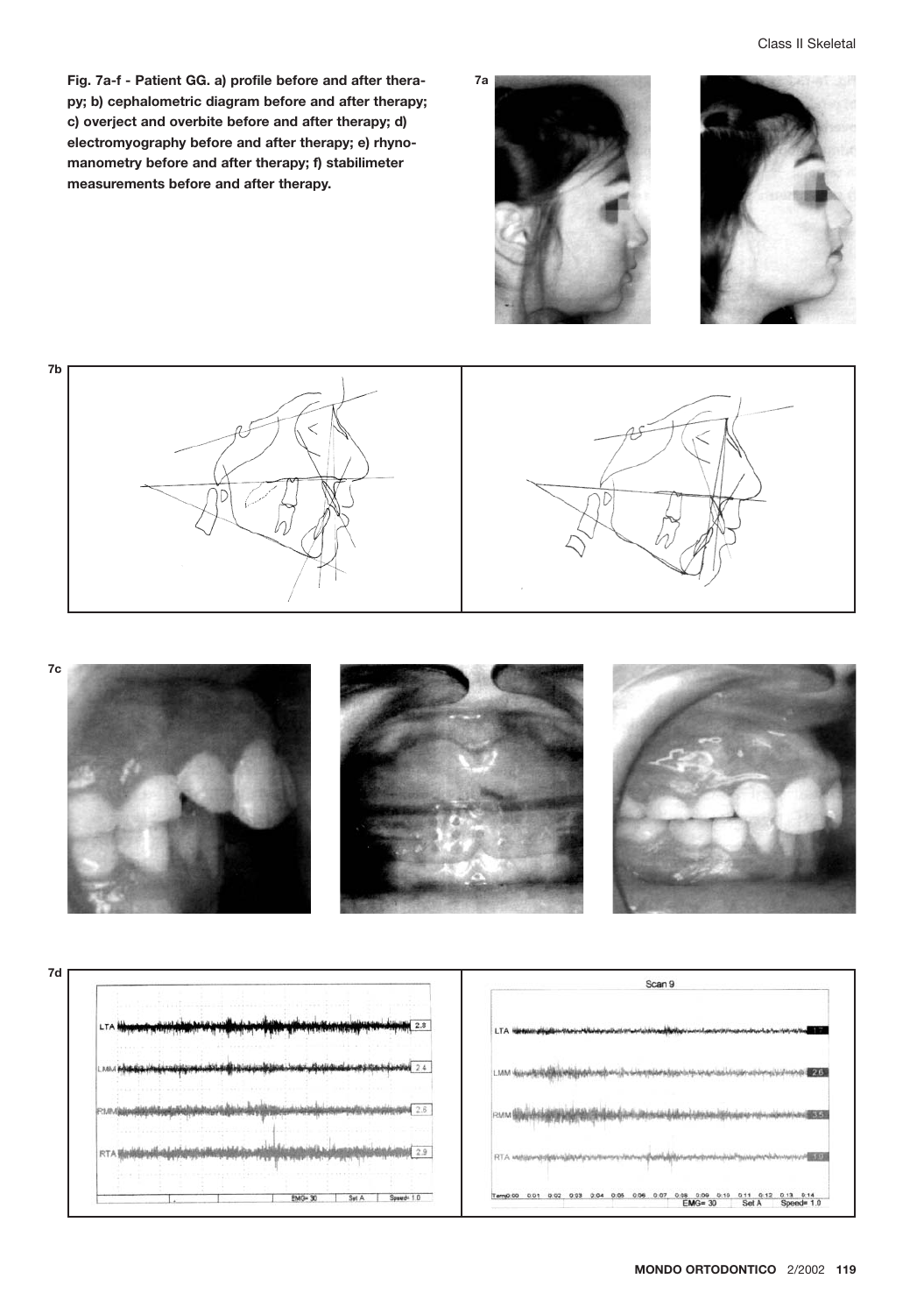#### C. Quadrelli, M. Gheorgiu, C. Marchetti, V. Ghiglione

**Fig. 7a-f - Patient GG. a) profile before and after therapy; b) cephalometric diagram before and after therapy; c) overject and overbite before and after therapy; d) electromyography before and after therapy; e) rhynomanometry before and after therapy; f) stabilimeter measurements before and after therapy.**





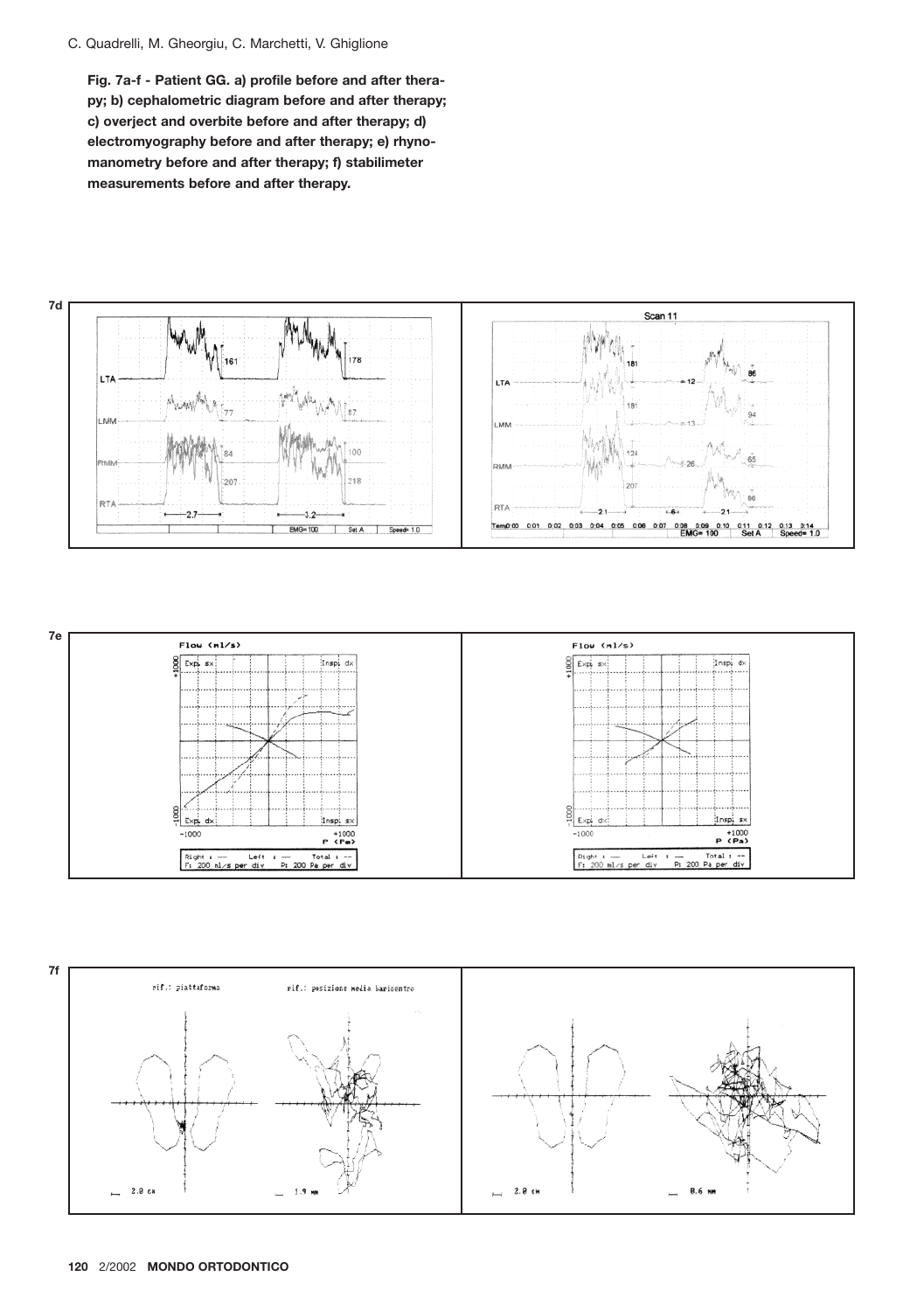projection of the centroid of the mass on the vertical (*fig. 7e*) even though the results are within the norm.

Therapy lasted from September 1999 to March 2001 using the *Pre-Orthodontic Position Trainer* (colour red, hard, for bruxism) worn for sixteen hours a day, together with specific myotherapy exercises.

Final examination shows: improvement of skeletal Class II with more regular profile (*fig. 7a*), and reduction of angle ANB to 5º (*fig. 7b*).

Improvement of the occlusal relationship at canine and molar level, but modest effect on crowding and reduction of the OVB to 5 mm (*fig. 7c*).

Electromyography (*fig. 7d*) shows in Scan 9 the normalization of the temporal/masseter relationship, with physiologic prevalence of the masseters. This suggests that control over bruxism has been obtained. Scan 11 displays a drop in closure force upon the cotton roll as compared to that needed for habitual occlusion, indicating a probable recovery of physiologic interocclusal free space.

Rhinomanometry does not show improvements (*fig. 7e*).

Stabilimetry demonstrates perfect centering of the projection of the centroid vertical forces upon the vertical plane, in perfect coincidence with the centre of pressure of the feet (*fig. 7f*).

Measures on plaster models do not show an increase of either the intercanine or the intermolar diameter and no improvement of dental crowding is apparent.

## **Summary**

*The effects of the* Pre-Orthodontic Position Trainer *on the stomatognatic system in Class II with soft tissue dysfunctions or parafunctions are analysed. The therapy, lasting one year,*

*precedes and prepares for normal Class II orthopaedic therapy and is carried out at an earlier age coincident with the pre-pubertal growth peak. Ideal age is between four and nine years of age.*

*The results of the treatment are analysed by means of clinical, radiological, electromyographical, kinesiographical, stabilimetrical, rhyno-manometric evaluations and measurements of arch diameters using plaster models. The pilot cases, described and commented on, show the efficacy of carrying out a myofunctional therapeutic approach on skeletal Class II subjects at an early age.*

#### **Key Words**

*Skeletal Class II Early treatment Dysfunctions of soft tissues and parafunctions*

#### **Bibliography**

**1.** Barresi G, Nastro Siniscalci R, Micalizzi A et alia. (La postura stabilometria in pazienti con placche interocclusali.) Stabilometry posture in patients with interocclusal plaques. Dental Cadmos 2001; 2: 65-7.

**2.** Farronato G, Giannì AB, Arnelli M et alia. (Rinomanometria posteriore attiva bilaterale simultanea. Otorinolaringologia.) Simultaneous bilateral active posterio rhinomanometry. Otorhinolaryngology. 1989; 6: 39.

**3.** Ghiglione V, Garagiola U, Mori P (Ruolo della indagine elettromiografica nella diagnosi e terapia ortodontica.) Role of electromyography in orthodontic diagnosis and therapy. Doctor Os 1995; 6: 55-63